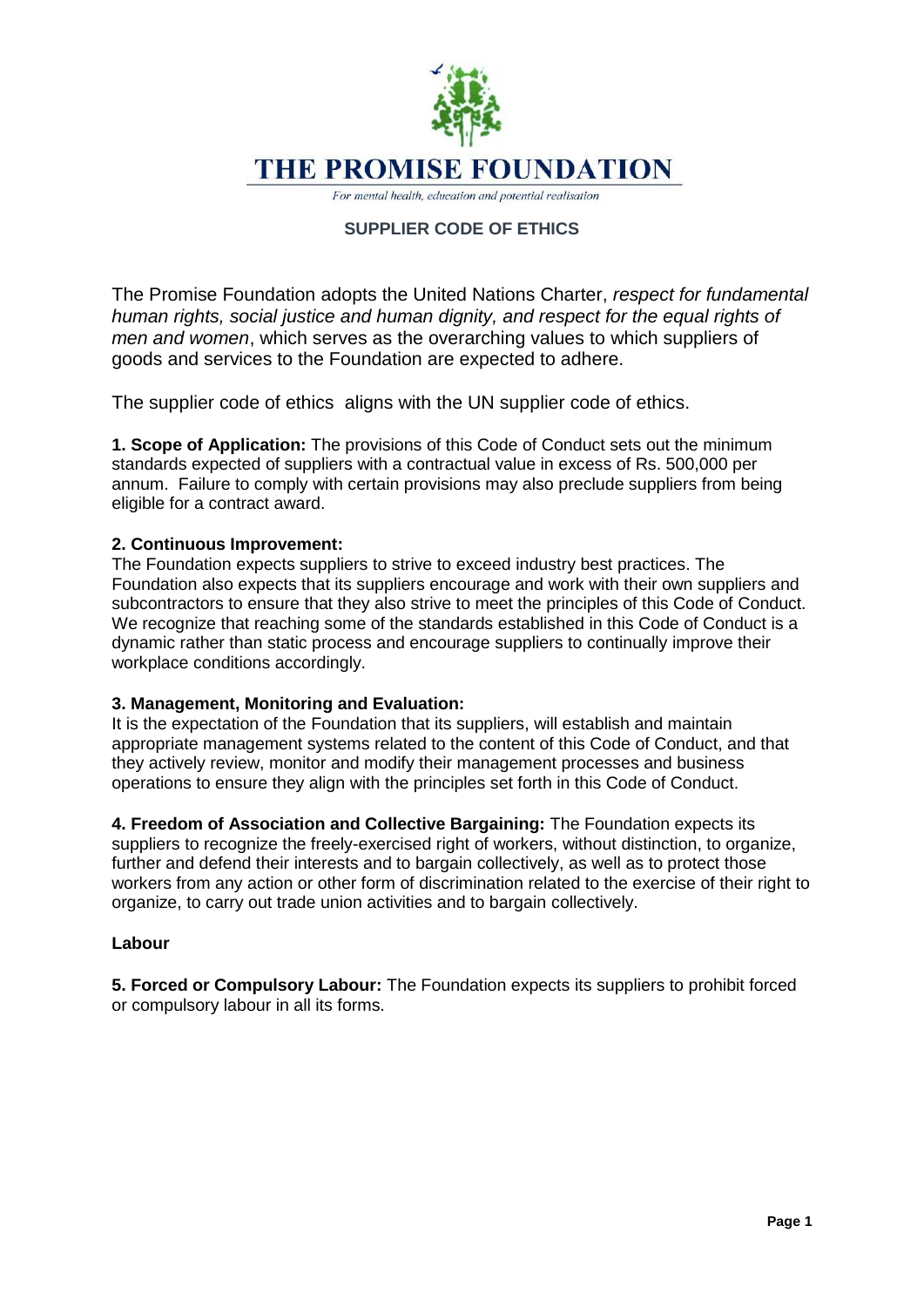### **6. Child Labour:** The Foundation expects its suppliers not to employ:

(a) children below 14 years of age or, if higher than that age, the minimum age of employment permitted by the law of the country where the performance of a contract takes place, or the age of the end of compulsory schooling in that country or countries, whichever is higher; and

(b) persons under the age of 18 for work that, by its nature or the circumstances in which it is carried out, is likely to harm the health, safety or morals of such persons.

**7. Discrimination:** The Foundation expects its suppliers to ensure equality of opportunity and treatment in respect of employment and occupation without discrimination on grounds of race, colour, sex, religion, political opinion, national extraction or social origin and such other ground as may be recognized under the national law of the country or countries where the performance, in whole or in part, of a contract takes place. The Foundation expects its suppliers to take all appropriate measures to ensure that neither themselves nor their parent, subsidiary, affiliate entities or their subcontractors are engaged in any gender-based or other discriminatory employment practices, including those relating to recruitment, promotion, training, remuneration and benefits.

**8. Wages, Working Hours and Other Conditions of Work**: The Foundation expects its suppliers to comply with the following:

- Ensure the payment of wages is in legal tender
- Ensure the payment of wages is at regular intervals no longer than one month
- Ensure the payment of wages is made in full and directly to the workers concerned
- Keep appropriate records of salary and wage payments
- Ensure deductions from wages are permitted to the extent prescribed by the applicable law, regulations or collective agreement, and suppliers should inform the workers concerned of such deductions at the time of each payment.
- Ensure wages, hours of work and other conditions of work provided by suppliers is not less favourable than the best conditions prevailing locally (i.e., as contained in: (i) collective agreements covering a substantial proportion of employers and workers; (ii) arbitration awards; or (iii) applicable laws or regulations), for work of the same character performed in the trade or industry concerned in the area where work is carried out.

**9. Health and Safety:** The Foundation expects its suppliers to ensure, so far as is reasonably practicable, that:

(a) the workplaces, machinery, equipment and processes under their control are safe and without risk to health;

(b) the chemical, physical and biological substances and agents under their control are without risk to health when the appropriate measures of protection are taken; and

(c) where necessary, adequate protective clothing and protective equipment are provided to prevent, so far as is reasonably practicable, risk of accidents or of adverse effects to health.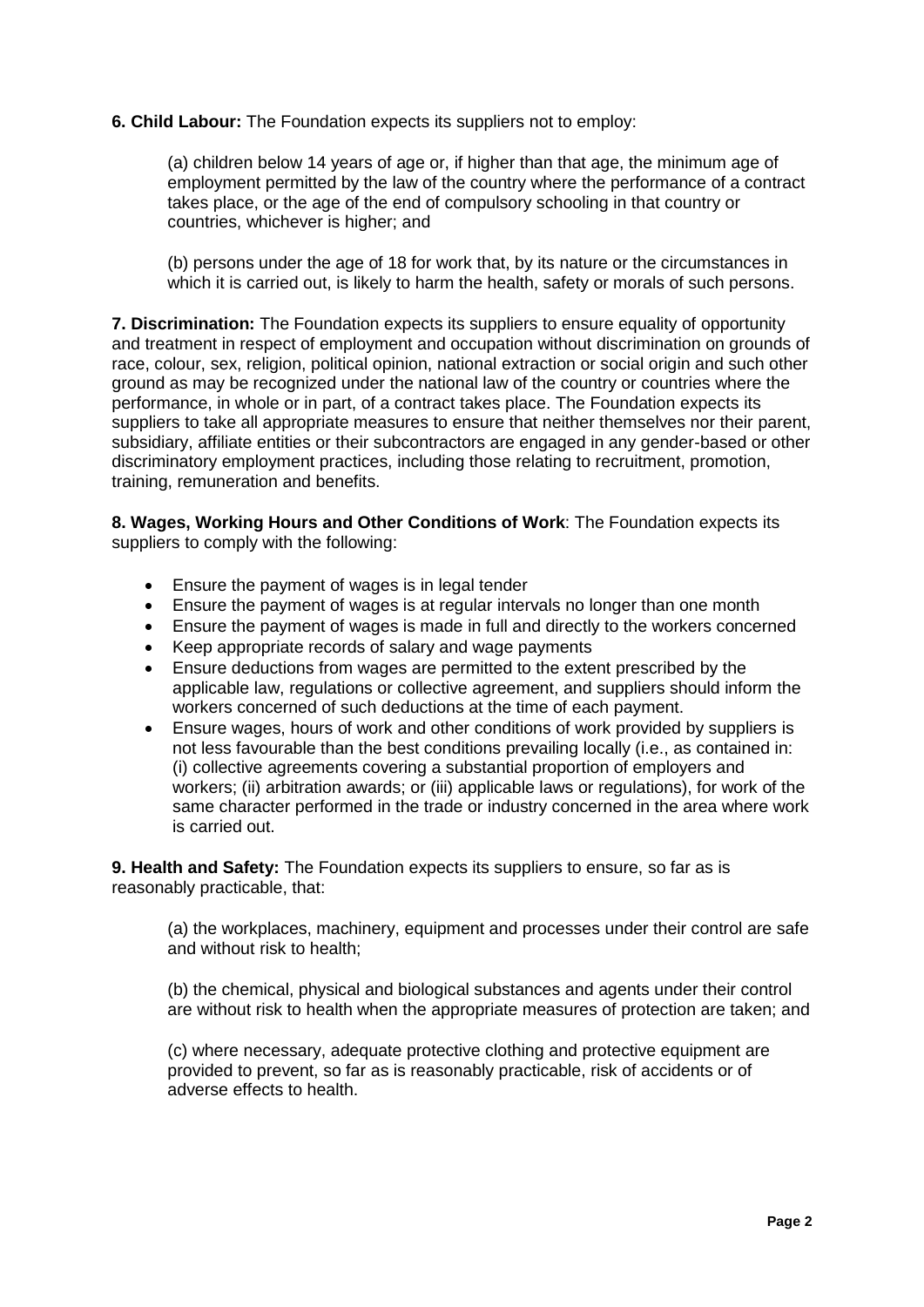# **Human Rights:**

**10. Human Rights:** The Foundation expects its suppliers to support and respect the protection of internationally proclaimed human rights derived from the [Universal Declaration](https://www.un.org/en/about-us/universal-declaration-of-human-rights)  [of Human Rights](https://www.un.org/en/about-us/universal-declaration-of-human-rights) and to ensure that they are not complicit in human rights abuses.

**11. Harassment, Harsh or Inhumane Treatment:** The Foundation expects its suppliers to create and maintain an environment that treats all employees with dignity and respect. The Foundation further expects that its suppliers, their parent, subsidiary and affiliated entities as well as any subcontractors, will neither use or engage in, nor allow their employees or other persons engaged by them to use or engage in, any: threats of violence, verbal or psychological harassment or abuse, and/or sexual exploitation and abuse.

Prior to entering into agreements with the Foundation, suppliers are informed of the standards of conduct with respect to the prohibition of sexual exploitation and abuse, expected by the Foundation. Such standards include, but are not limited to, the prohibition of:

(1) engaging in any sexual activity with any person under the age of 18, regardless of any laws of majority or consent,

(2) exchanging any money, employment, goods, services, or other things of value, for sex, and/or

(3) engaging in any sexual activity that is exploitive or degrading to any person. The Foundation expects its suppliers to take all appropriate measures to prohibit their employees or other persons engaged by the suppliers, from engaging in sexual exploitation and abuse.

The Foundation expects its suppliers to create and maintain an environment that prevents sexual exploitation and abuse. The Foundation's contracts will contain provisions concerning a supplier's obligation to take appropriate measures to prevent sexual exploitation and abuse.

The failure by a supplier to take preventive measures against sexual exploitation or abuse, to investigate allegations thereof, or to take corrective action when sexual exploitation or abuse has occurred, constitute grounds for termination of any agreement with the United Nations. Moreover, no harsh or inhumane treatment coercion or corporal punishment of any kind is tolerated, nor is there to be the threat of any such treatment.

## **Environment:**

**13. Environmental:** The Foundation expects its suppliers to comply with existing legislation and regulations regarding the protection of the environment. Suppliers should wherever possible support a precautionary approach to environmental matters, undertake initiatives to promote greater environmental responsibility.

**14.Minimize Waste, Maximize Recycling:** Waste of all types, including water and energy, are to be reduced or eliminated by practices such as modifying production, maintenance and facility processes, materials substitution, conservation, recycling and re-using materials.